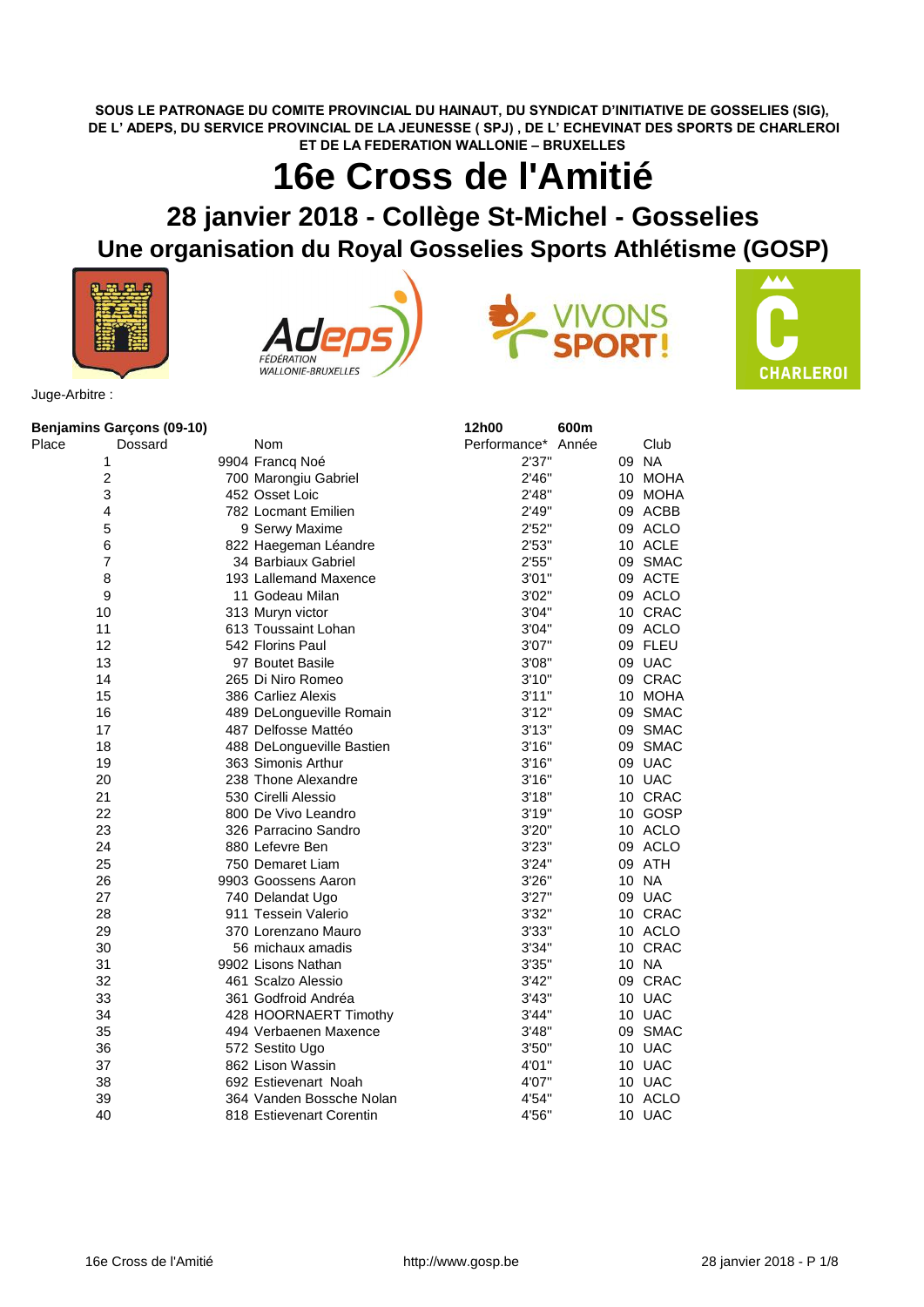| <b>Benjamines Filles (09-10)</b> |                                         | 12h06       | 600m  |         |
|----------------------------------|-----------------------------------------|-------------|-------|---------|
| Place<br>Dossard                 | Nom                                     | Performance | Année | Club    |
| 1                                | 2952 Spelmans Sofia                     | 2'54"       |       | 09 ACLO |
| $\overline{c}$                   | 2748 MAZZARELLA ITUNIME Alba            | 2'56"       |       | 10 UAC  |
| 3                                | 2653 Belja Floriana                     | 3'10''      |       | 10 UAC  |
| 4                                | 2306 Catteau Charlotte                  | 3'11''      |       | 10 ACLO |
| 5                                | 2790 Ghislain Ambre                     | 3'14"       |       | 10 CRAC |
| 6                                | 2521 Franzini Julia                     | 3'16''      |       | 10 MOHA |
| 7                                | 2400 Dussart Yris                       | 3'18"       |       | 10 UAC  |
| 8                                | 2731 Pellegrini Alicia                  | 3'19''      |       | 10 UAC  |
| 9                                | 2749 THONON Lisa                        | 3'19''      |       | 10 UAC  |
| 10                               | 3019 Censier Louise                     | 3'22"       |       | 09 ACTE |
| 11                               | 2387 Mayard Ines                        | 3'23''      |       | 09 GOSP |
| 12                               | 2711 Oubba Sarah                        | 3'26''      |       | 10 GOSP |
| 13                               | 2978 Van Stiphout Lou                   | 3'26"       |       | 10 FLEU |
| 14                               | 2983 Minet Lise                         | 3'27''      |       | 10 FLEU |
| 15                               | 9905 Flaurins Laure                     | 3'28"       |       | 10 NA   |
| 16                               | 9914 Tricot Elena                       | 3'29''      |       | 10 NA   |
| 17                               | 9913 Degueldre Vanille                  | 3'30"       |       | 09 NA   |
| 18                               | 2866 Marongiu Clara                     | 3'31''      |       | 10 MOHA |
| 19                               | 2614 Wargnies Yaelle                    | 3'33"       |       | 10 ACLO |
| 20                               | 2901 chakir nora                        | 3'34"       |       | 10 ACLO |
| 21                               | 9908 Vandenbroeck Lilou                 | 3'39"       |       | 08 NA   |
| 22                               | 2699 Sainte Marie Perrine               | 3'51''      |       | 10 UAC  |
| 23                               | 9916 Bourgeois Zahia                    | 3'54"       |       | 10 NA   |
| 24                               | 2867 Ruland Serena                      | 3'58"       |       | 09 CRAC |
|                                  |                                         |             |       |         |
| Pupilles garçons (07-08)         |                                         | 12h12       | 1040m |         |
| Place<br>Dossard                 | Nom                                     | Performance | Année | Club    |
| 1                                | 3114 Dardenne Gauthier                  | 4'42"       |       | 07 CABW |
| $\boldsymbol{2}$                 | 2511 Desart Roméo                       | 4'44"       |       | 07 ACLO |
| 3                                | 2768 Francois Hugo                      | 4'45"       |       | 08 CABW |
| 4                                | 2545 Belsack Aloys                      | 4'51"       |       | 08 UAC  |
| 5                                | 3103 Lizin Simon                        | 4'52"       |       | 07 ACLO |
| 6                                | 3342 Zeh Eyette Nolan                   | 4'53"       |       | 07 CRAC |
| $\overline{7}$                   | 3528 Lombart Ludovic                    | 4'53"       |       | 07 UAC  |
| 8                                | 2764 Sautois Collin                     | 4'55"       |       | 08 ACTE |
| 9                                | 3138 Dartevelle Thibaut                 | 4'58"       |       | 08 ACLO |
| 10                               | 3424 Kortleven Mathis                   | 5'02"       |       | 07 GOSP |
| 11                               | 2892 Franzini Rafael                    | 5'06"       |       | 08 MOHA |
| 12                               | 3290 Fantin Leo                         | 5'08"       |       | 08 UAC  |
| 13                               | 2927 Lowenthal Martin                   | 5'09"       |       | 08 CSDY |
| 14                               | 3156 Lotten Korentin                    | 5'11"       |       | 08 ATH  |
| 15                               | 3204 Lequeux Théo                       | 5'12"       |       | 08 ACLE |
| 16                               | 3203 Fastenaekels Louis                 | 5'13"       |       | 08 ACLE |
| 17                               | 3406 Chenut Mathis                      | 5'14"       |       | 08 ACLE |
| 18                               | 2555 Belkhayat Thibaut                  | 5'16"       |       | 07 USTA |
| 19                               | 2554 Kiran Merwan                       | 5'18"       |       | 08 UAC  |
| 20                               | 2593 ceylan harun                       | 5'18"       |       | 07 CRAC |
| 21                               | 3024 Fonck Sacha                        | 5'19"       |       | 08 ACLO |
| 22                               | 2910 Ruland Alessio                     | 5'20"       |       | 07 CRAC |
| 23                               | 2890 Dremier Romain                     | 5'22"       |       | 08 MOHA |
| 24                               | 3175 Pellegrini Matteo                  | 5'25"       |       | 07 UAC  |
| 25                               |                                         | 5'35"       |       | 07 ACLO |
| 26                               | 3268 Hoyaux Paul<br>9911 Chapelle Louis | 5'39"       |       | 07 NA   |
| 27                               |                                         |             |       | 08 ACLO |
| 28                               | 2958 Carbonara Raphael                  | 5'48"       |       |         |
|                                  | 3282 Hollevoet Noah                     | 5'54"       |       | 08 ACLO |
| 29                               | 3395 Dalne Thibaut                      | 6'03"       |       | 07 UAC  |
| 30                               | 3354 Le Noan                            | 6'16"       |       | 08 UAC  |
| 31                               | 3480 Dubois Tom                         | 6'26"       |       | 08 UAC  |
| 32                               | 3086 Constant Guillaume                 | 6'30"       |       | 08 SMAC |
| 33                               | 3254 Ghislain Erwan                     | 6'36"       |       | 07 CRAC |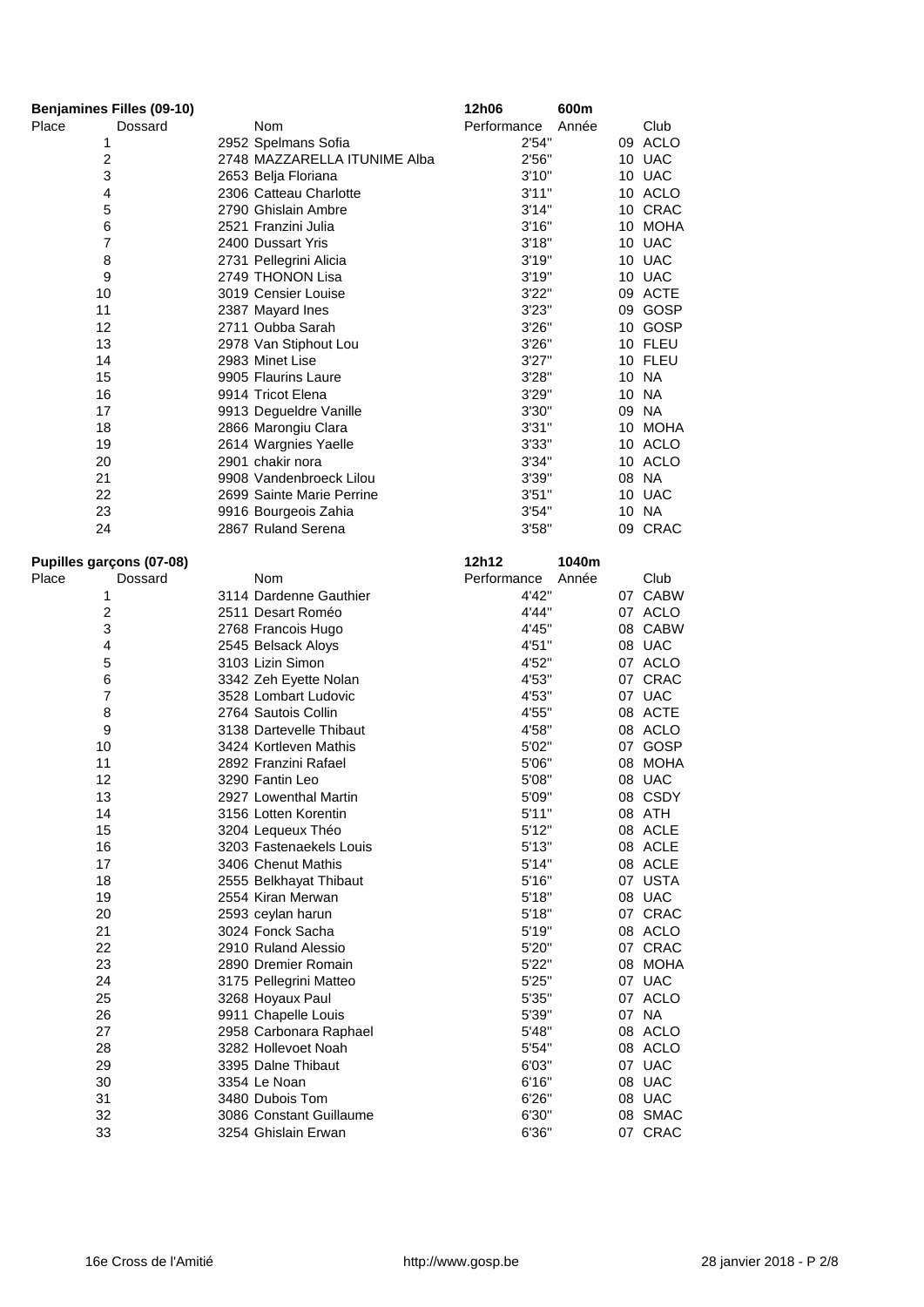| Pupilles filles (07-08) |         |                             | 12h19       | 1040m |         |
|-------------------------|---------|-----------------------------|-------------|-------|---------|
| Place                   | Dossard | Nom                         | Performance | Année | Club    |
| 1                       |         | 5993 Panzica kezia          | 4'53"       |       | 07 CRAC |
| $\boldsymbol{2}$        |         | 6101 Depas Zoé              | 5'11"       |       | 08 OSGA |
| 3                       |         | 5772 Tagliafero Louane      | 5'17''      |       | 08 UAC  |
| 4                       |         | 6339 Trifaux Florine        | 5'23''      |       | 07 FLEU |
| 5                       |         | 6165 Braeckevelt Emma       | 5'25"       |       | 08 UAC  |
| 6                       |         | 6549 Donkerwolke Alessia    | 5'28"       |       | 08 CRAC |
| $\overline{7}$          |         | 6143 Oger Elise             | 5'29"       |       | 07 CRAC |
| 8                       |         | 6255 SOMVILLE Noémie        | 5'30"       |       | 08 UAC  |
| 9                       |         | 6254 MARTORANA Sasha        | 5'33"       |       | 08 UAC  |
| 10                      |         | 6430 Blampain Juliette      | 5'53"       |       | 08 FLEU |
| 11                      |         | 6431 Blampain Eline         | 5'56"       |       | 08 FLEU |
| 12                      |         | 6508 Vanden Broeck Anael    | 5'57''      |       | 08 CRAC |
| 13                      |         | 6337 Louagie Luna           | 5'57"       |       | 07 CABW |
| 14                      |         | 6100 Williame Tatyana       | 6'00"       |       | 08 OSGA |
| 15                      |         | 6308 Ffong nzolo Lilah      | 6'03"       |       | 07 CRAC |
| 16                      |         | 5846 Everard Emma           | 6'03"       |       | 07 CSDY |
| 17                      |         | 9907 Delaunois Rosalie      | 6'04"       |       | 08 NA   |
| 18                      |         | 6439 Ghislain Laura         | 6'44"       |       | 07 SMAC |
| 19                      |         | 6668 Tessein Julia          | 6'47"       |       | 08 CRAC |
| 20                      |         | 6235 Florins Leslie         | 7'01"       |       | 07 FLEU |
| 21                      |         | 6229 Gwiscz Anya            | 7'09"       |       | 07 UAC  |
| 22                      |         | 6656 Dunesme Rosy           | 7'15"       |       | 08 UAC  |
| 23                      |         | 6453 Koumtouji Njamfa Qeren | 7'15"       |       | 07 CRAC |
| 24                      |         | 5717 Fourmanoir Oriane      | 7'47"       |       | 08 CABW |
| 25                      |         | 6645 Dellot Leolia          | 9'08"       |       | 08 ACLO |
| 26                      |         | 5820 Dussart Eglantine      | 9'35"       |       | 08 UAC  |
| 27                      |         | 6646 Dellot Sorenza         | 10'39"      |       | 07 ACLO |
| Cadettes filles (03-04) |         |                             | 12h26       | 1900m |         |
| Place                   | Dossard | <b>Nom</b>                  | Performance | Année | Club    |
| 1                       |         | 1608 Gossiaux Flavie        | 7'45"       |       | 03 CABW |
| $\boldsymbol{2}$        |         | 1566 Vasteels Lucie         | 7'50"       |       | 03 USBW |
| 3                       |         | 1510 Laloux Sophie          | 7'50"       |       | 03 CSDY |
| 4                       |         | 1609 Mackowiak Eva          | 8'00"       |       | 04 CABW |
| 5                       |         | 1783 Francois Eva           | 8'06"       |       | 04 OSGA |
| 6                       |         | 1771 Gonne Sarah            | 8'08"       |       | 04 OSGA |
| $\overline{7}$          |         | 1772 Vanherenthals Lisa     | 8'15"       |       | 03 CSDY |
| 8                       |         | 1684 Boudart Julie          | 8'20"       |       | 03 OSGA |
| 9                       |         | 2169 Houyoux Clara          | 8'40"       |       | 04 CRAC |
| 10                      |         | 1365 Bierlaire Gaelle       | 8'45"       |       | 04 UAC  |
| 11                      |         | 1618 Bourtembourg Fanny     | 8'47"       |       | 03 CSDY |
| 12                      |         | 1694 Delaunois Agathe       | 9'01"       |       | 04 ACLO |
| 13                      |         | 1602 Schyns Louise          | 9'05"       |       | 04 CABW |
| 14                      |         | 1769 Bodart Sarah           | 9'06"       |       | 04 ACLO |
| 15                      |         | 1367 Van Trienpont Aude     | 9'07"       |       | 04 UAC  |
| 16                      |         | 9906 Ars Juliette           | 9'08"       |       | 06 NA   |
| 17                      |         | 1770 Marchant Lisa          | 9'28"       |       | 03 ACLO |
| 18                      |         | 1424 Charlot Emma           | 9'43"       |       | 04 CRAC |
| 19                      |         | 1804 Slagmeulder Eloise     | 10'26"      |       | 04 ACLO |
| 20                      |         | 1655 Daix Emyliane          | 10'50"      |       | 03 MOHA |
|                         |         |                             |             |       |         |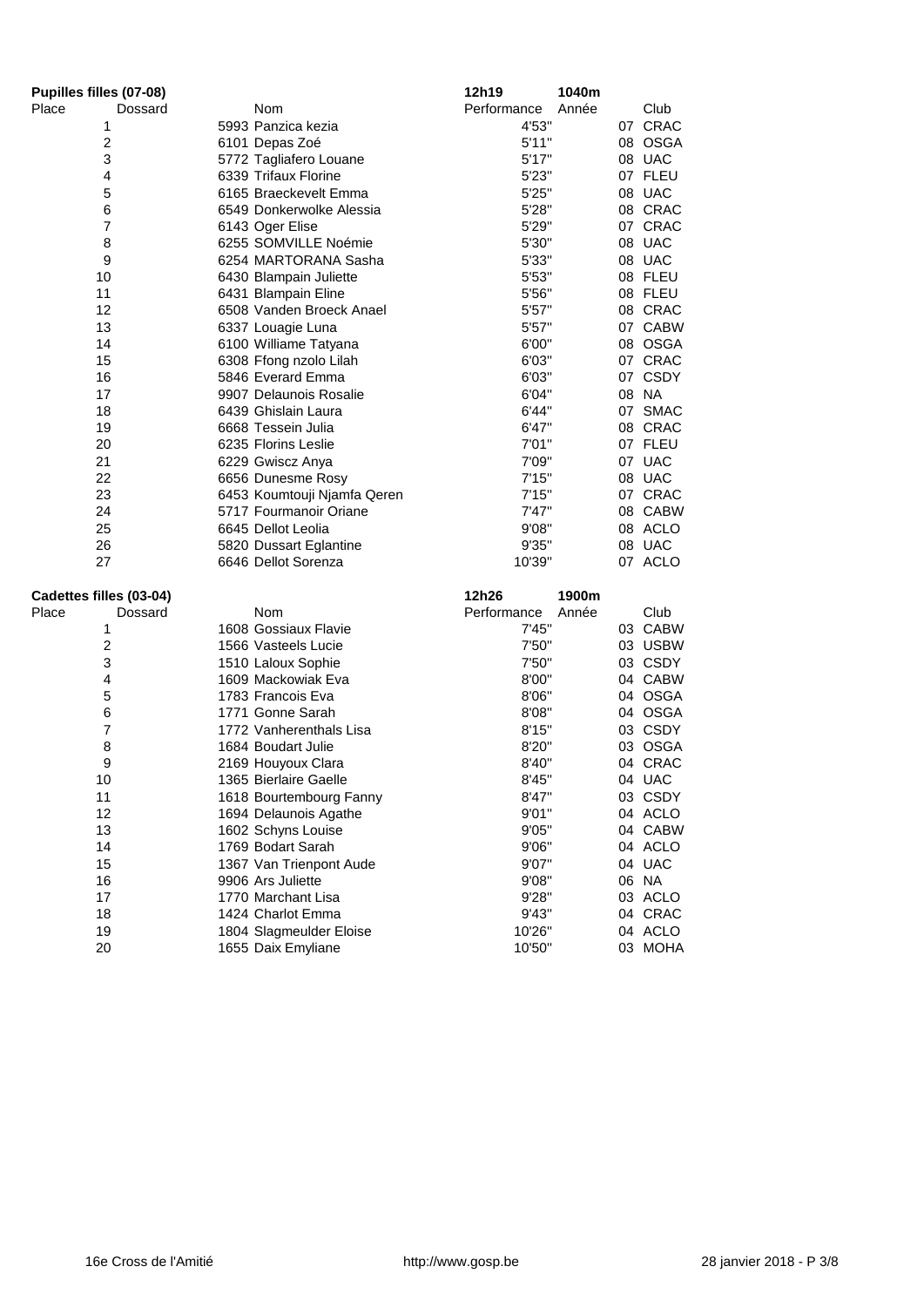| Minimes garçons (05-06) |         |                               | 12h39       | 1460m |    |             |
|-------------------------|---------|-------------------------------|-------------|-------|----|-------------|
| Place                   | Dossard | <b>Nom</b>                    | Performance | Année |    | Club        |
| 1                       |         | 5898 Sablon Guillaume         | 5'29"       |       |    | 05 CRAC     |
| 2                       |         | 6335 Mathieu Gilles           | 5'33"       |       |    | 05 CABW     |
| 3                       |         | 6091 Vanmansart Hugo          | 5'37"       |       |    | 06 ACLO     |
| 4                       |         | 6243 Boudart Adrien           | 5'47"       |       |    | 05 OSGA     |
| 5                       |         | 6286 Genolini Alexis          | 5'52"       |       |    | 05 CRAC     |
| 6                       |         | 5846 Belkhayat Robin          | 5'53"       |       |    | 05 USTA     |
| 7                       |         | 6422 Trifaux Sylvain          | 5'55"       |       |    | 05 FLEU     |
| 8                       |         | 6168 Cambron Tommy            | 6'00"       |       |    | 06 CSDY     |
| 9                       |         | 6400 Orban Quentin            | 6'03"       |       |    | 05 CRAC     |
| 10                      |         | 6037 Noel Maxime              | 6'05"       |       | 06 | <b>CSDY</b> |
| 11                      |         | 6641 Bossassi-Epole Theophile | 6'09"       |       |    | 05 CSDY     |
| 12                      |         | 6253 Claus Ilan               | 6'15"       |       |    | 06 DS       |
| 13                      |         | 6051 Van Lierde Theo          | 6'18"       |       |    | 05 ACTE     |
| 14                      |         | 6393 Scutenaire Martin        | 6'22"       |       |    | 06 ACLE     |
| 15                      |         | 6259 Neveux Alix              | 6'23"       |       |    | 05 CRAC     |
| 16                      |         | 6044 Voet Lucas               | 6'24"       |       |    | 05 CSDY     |
| 17                      |         | 6521 Gregoire Saverio         | 6'25"       |       |    | 06 CRAC     |
| 18                      |         | 6345 Kanku Kelouan            | 6'30"       |       |    | 06 ACLO     |
| 19                      |         | 5849 Charlier Romain          | 6'31"       |       |    | 05 SMAC     |
| 20                      |         | 6390 Dupuis Julian            | 6'31"       |       |    | 05 ACLE     |
| 21                      |         | 5810 Serwy Alexis             | 6'32"       |       |    | 06 ACLO     |
| 22                      |         | 6271 De Vreese Esteban        | 6'34"       |       |    | 06 MOHA     |
| 23                      |         | 6673 Di Biasi Nicola          | 6'43"       |       | 05 | <b>MOHA</b> |
| 24                      |         | 6093 Bettaieb Samy            | 6'44"       |       |    | 06 ACLO     |
| 25                      |         | 9921 Saint Mard Antoine       | 6'54"       |       |    | 06 NA       |
| 26                      |         | 6218 Romain Timéo             | 7'14"       |       |    | 05 GOSP     |
| 27                      |         | 6503 Dewaele Louis            | 7'49"       |       |    | 06 CSDY     |
| 28                      |         | 9915 De Brouwer Theo          | 8'00"       |       |    | 06 NA       |
| 29                      |         | 9910 Biebuyck Pascal          |             |       |    | 06 NA       |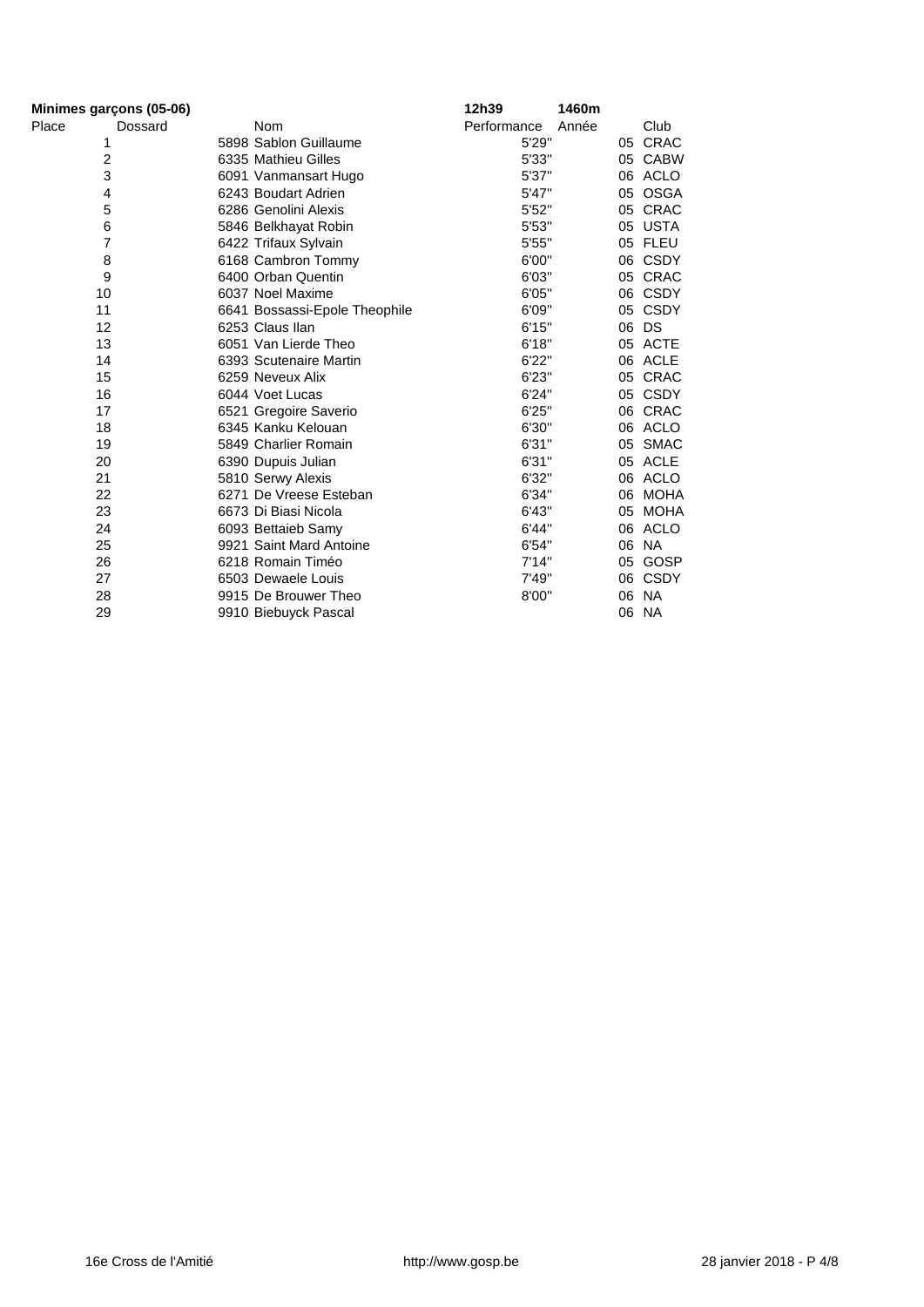| Minimes filles (05-06)   |                             | 12h49       | 1460m |         |
|--------------------------|-----------------------------|-------------|-------|---------|
| Place<br>Dossard         | Nom                         | Performance | Année | Club    |
| 1                        | 9094 Vanthournout Alys      | 5'30"       |       | 06 OSGA |
| 2                        | 9182 Lengelez Jade          | 5'42"       |       | 05 CABW |
| 3                        | 9205 Parot Louise           | 5'52"       |       | 06 MOHA |
| 4                        | 9400 El Hamel Sofia         | 6'12"       |       | 06 UAC  |
| 5                        | 8782 Fourmanoir Sarah       | 6'14"       |       | 06 CABW |
| 6                        | 9181 Solbreux Camille       | 6'23"       |       | 06 CABW |
| $\overline{7}$           | 9059 Laurent Anyssa         | 6'25''      |       | 06 MOHA |
| 8                        | 9353 Van Wymeersch Victoire | 6'27''      |       | 06 ACLE |
| 9                        | 8717 Godeau Elea            | 6'28"       |       | 05 ACLO |
| 10                       | 8998 Folie Lola             | 6'29"       |       | 05 CABW |
| 11                       | 9024 Jacob Eline            | 6'30"       |       | 06 CSDY |
| 12                       | 8905 Sonmereyn Claire       | 6'33"       |       | 05 CSDY |
| 13                       | 8949 Aronne Léa             | 6'45"       |       | 05 ACLO |
| 14                       | 8948 Charron Lola           | 6'46"       |       | 05 ACLO |
| 15                       | 9525 Huart Juliette         | 6'46"       |       | 06 ACLO |
| 16                       | 9144 Vanderbecq Josephine   | 6'47''      |       | 06 ACLO |
| 17                       | 9017 Bourtembourg Alix      | 6'52"       |       | 05 CSDY |
| 18                       | 8891 Flamand Thais          | 6'58"       |       | 06 CSDY |
| 19                       | 9293 Hammou Ali Maria       | 7'00"       |       | 05 UAC  |
| 20                       | 8716 Theyskens Cassandra    | 7'04"       |       | 05 ACLO |
| 21                       | 8765 Charlier Elysa         | 7'09"       |       | 06 SMAC |
| 22                       | 9027 Daumerie Olivia        | 7'18"       |       | 06 ACLO |
| 23                       | 9487 Spelmans Melina        | 7'28"       |       | 06 ACLO |
| 24                       | 9298 Barbier Aline          | 7'28"       |       | 05 FLEU |
| 25                       | 9332 Van Vinckenroy Estelle | 7'30"       |       | 06 FLEU |
| 26                       | 9184 Pierjacomini Laure     | 7'34"       |       | 06 GOSP |
| 27                       | 9385 Koumtouji Nya Océane   | 7'48"       |       | 05 CRAC |
| 28                       | 9330 De spiegeleer Lea      | 7'49"       |       | 06 UAC  |
| 29                       | 9161 Constant Emilie        | 7'51''      |       | 06 SMAC |
| 30                       | 9550 Afenzouar Mariam       | 7'56"       |       | 06 CRAC |
| 31                       | 9130 Osset Caroline         | 7'58"       |       | 05 MOHA |
| 32                       | 9113 Willem Ayantu          | 8'01"       |       | 06 ACLO |
| 33                       | 9595 Legrand Noémie         | 8'19"       |       | 06 UAC  |
| 34                       | 9919 Oger Tanya             | 8'43"       |       | 05 NA   |
| 35                       | 9575 Tessein Gloria         | 8'50"       |       | 06 CRAC |
| 36                       | 9900 Tardio Tamara          | 8'59"       |       | 06 NA   |
| 37                       | 10001 Romeyns Vicky         | 9'09"       |       | 06 NA   |
| 38                       | 9576 Tessein Saskia         | 9'10"       |       | 06 CRAC |
| 39                       | 9002 longuich flavie        | 9'29"       |       | 06 CRAC |
| <b>Cross court dames</b> |                             | 12h49       | 1460m |         |
| Place<br>Dossard         | Nom                         | Performance | Année | Club    |
| 1                        | 2140 Henin Virginie         | 5'44"       |       | 84 CRAC |
| 2                        | 4252 Vansteene Daisy        | 6'24"       |       | 74 ACLO |
| 3                        | 2407 STIL Julie             | 7'01"       |       | 87 FLEU |
| 4                        | 2475 Theys Chloé            | 8'39"       |       | 96 FLEU |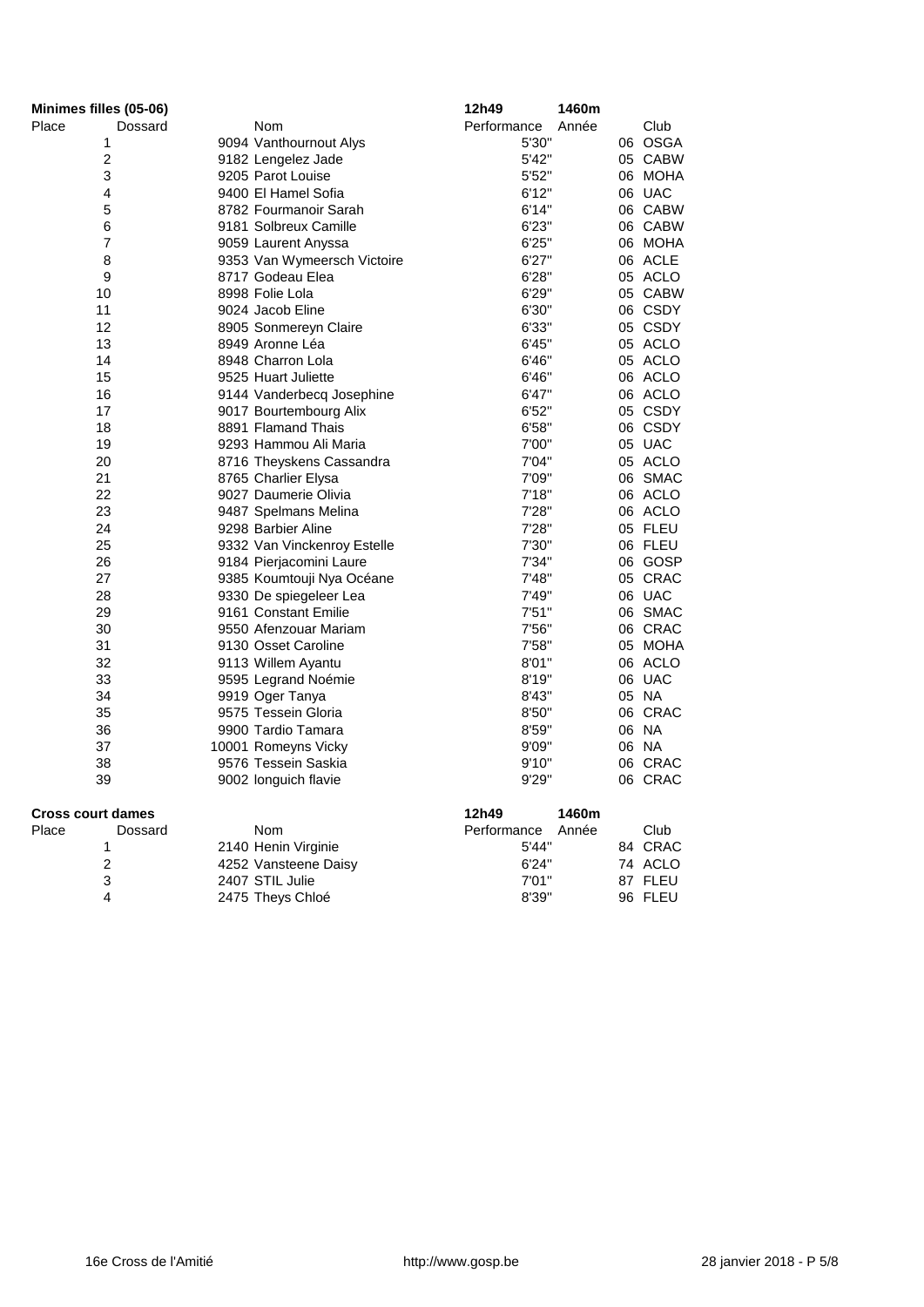| <b>Cross court messieurs</b> |                             |                                                      | 12h59            | 2760m |                  |
|------------------------------|-----------------------------|------------------------------------------------------|------------------|-------|------------------|
| Place                        | Dossard                     | Nom                                                  | Performance      | Année | Club             |
| 1                            |                             | 6628 Mourmaux Laurent                                | 9'21''           |       | 73 UAC           |
| $\boldsymbol{2}$             |                             | 681 Lombardo Luca                                    | 9'29"            |       | 00 DS            |
| 3                            |                             | 753 Chretien Arthur                                  | 9'39"            |       | 00 USBW          |
| 4                            |                             | 7502 Levacq Corentin                                 | 9'51"            |       | 81 ACCO          |
| 5                            |                             | 2743 Xhonneux Frederic                               | 10'18"           |       | 83 RESC          |
| 6                            |                             | 2785 Lagache Arnaud                                  | 10'20"           |       | 93 CSDY          |
| $\overline{7}$               |                             | 2946 Blandini Josué                                  | 10'28"           |       | 86 CRAC          |
| 8                            |                             | 3136 Marquebreucq Ticky                              | 11'10"           |       | 97 ACLE          |
| 9                            |                             | 7071 Somville Sebastien                              | 11'17"           |       | 81 UAC           |
| 10                           |                             | 6778 Filee Eric                                      | 11'18"           |       | 60 UAC           |
| 11                           |                             | 6477 Provoost Erwin                                  | 11'20"           |       | 78 ACLO          |
| 12<br>13                     |                             | 3169 Valsesia Giovanny                               | 11'25"           |       | 91 CRAC<br>93 NA |
| 14                           |                             | 9922 Alcover Arnaud<br>6516 Piffer Daniel            | 11'26"<br>11'29" |       | 65 UAC           |
| 15                           |                             | 7052 Florins Arnaud                                  | 11'31"           |       | 80 FLEU          |
| 16                           |                             |                                                      | 11'33"           |       | 72 NA            |
| 17                           |                             | 9912 Degueldre Jean-François<br>9923 Alcover Michael | 11'33"           |       | 86 NA            |
| 18                           |                             | 6514 Dutrifoy Jean-Baptiste                          | 11'35"           |       | 76 UAC           |
| 19                           |                             | 6509 Dussart Vincent                                 | 11'49"           |       | 74 UAC           |
| 20                           |                             | 3162 Perrone Sébastien                               | 11'53"           |       | 91 UAC           |
| 21                           |                             | 6862 Aoust Rudy                                      | 11'55"           |       | 80 UAC           |
| 22                           |                             | 7227 Lequeux Fabrice                                 | 12'10"           |       | 74 ACLE          |
| 23                           |                             | 6865 de Vitis Quentin                                | 12'14"           |       | 82 UAC           |
| 24                           |                             | 6753 Michaux Geoffrey                                | 12'22"           |       | 72 UAC           |
| 25                           |                             | 6602 Cleppe Vincent                                  | 13'28"           |       | 69 UAC           |
| 26                           |                             | 7200 DENAYER Vincent                                 | 13'38"           |       | 64 FLEU          |
| 27                           |                             | 7507 Lombart Luc                                     | 14'12"           |       | 70 UAC           |
| 28                           |                             | 6999 Oger Marc                                       | 14'13"           |       | 73 UAC           |
| 29                           |                             | 6512 Leonard Francis                                 | 17'47"           |       | 54 UAC           |
|                              |                             |                                                      |                  |       |                  |
| Scolaires filles (01-02)     |                             |                                                      | 13h17            | 2260m |                  |
| Place                        | Dossard                     | Nom                                                  | Performance      | Année | Club             |
| 1                            |                             | 3893 Chevalier Eulalie                               | 8'16"            |       | 02 USBW          |
| $\boldsymbol{2}$             |                             | 3547 Kempeners Alexandra                             | 8'30"            |       | 02 CABW          |
| 3                            |                             | 3522 Cleppe Roxane                                   | 8'41''           |       | 01 UAC           |
| 4                            |                             | 3816 Blanc Mathilde                                  | 8'46"            |       | 01 CABW          |
| 5                            |                             | 3461 Vandenabeele Typhaine                           | 9'11"            |       | 01 ACLO          |
| $\,6$                        |                             | 3460 Vandenabeele Cyrielle                           | 9'13"            |       | 01 ACLO          |
| $\overline{7}$               |                             | 9909 Stievenart Chloé                                | 10'45"           |       | 02 NA            |
| 8                            |                             | 3661 Geronnez_lecomte Madeline                       | 11'22"           |       | 02 UAC           |
| 9                            |                             | 9924 De Winter Clémentine                            | 11'32"           |       | 02 NA            |
| 10                           |                             | 9930 Harpigny April                                  | 15'13"           |       | 01 NA            |
|                              |                             |                                                      |                  |       |                  |
| Juniores dames (99-00)       |                             |                                                      | 13h17            | 4360m |                  |
| Place                        | Dossard                     | Nom                                                  | Performance      | Année | Club             |
| 1<br>$\overline{2}$          |                             | 732 Herquin Aurélie                                  | 22'06"           |       | 00 FLEU          |
|                              |                             | 753 DENAYER Marinne                                  | 23'10"           |       | 00 FLEU          |
|                              | Masters dames (82 et avant) |                                                      | 13h17            | 4360m |                  |
| Place                        | Dossard                     | Nom                                                  | Performance      | Année | Club             |
| 1                            |                             | 4303 Guillaume Cécile                                | 16'05"           |       | 67 UAC           |
| $\boldsymbol{2}$             |                             | 4447 VANMAECKELBERGHE Anne                           | 18'03"           |       | 74 FLEU          |
| 3                            |                             | 4144 Windal Patricia                                 | 18'10"           |       | 72 CABW          |
| 4                            |                             | 4378 Bille Sabrina                                   | 18'21"           |       | 77 DS            |
| 5                            |                             | 9926 Patris Stéphanie                                | 18'59"           |       | 80 NA            |
| 6                            |                             | 4426 Misonne Marie-Christine                         | 19'06"           |       | 68 ACLE          |
| $\overline{7}$               |                             | 4341 Provenzano Sylvia                               | 20'05"           |       | 78 ACLO          |
| 8                            |                             | 4512 Bakrim Fatima                                   | 20'09"           |       | 69 ACLO          |
| 9                            |                             | 4252 Vansteene Daisy                                 | 20'24"           |       | 74 ACLO          |
| 10                           |                             | 4126 Edriat Nathalie                                 | 20'46"           |       | 66 CABW          |
| 11                           |                             | 4272 Barone Concetta                                 | 21'55"           |       | 77 UAC           |
| 12                           |                             | 4412 Demain Corinne                                  | 22'18"           |       | 67 FLEU          |
| 13                           |                             | 4386 Gevenois Marie-Rose                             | sans temps       |       | 50 UAC           |
|                              |                             |                                                      |                  |       |                  |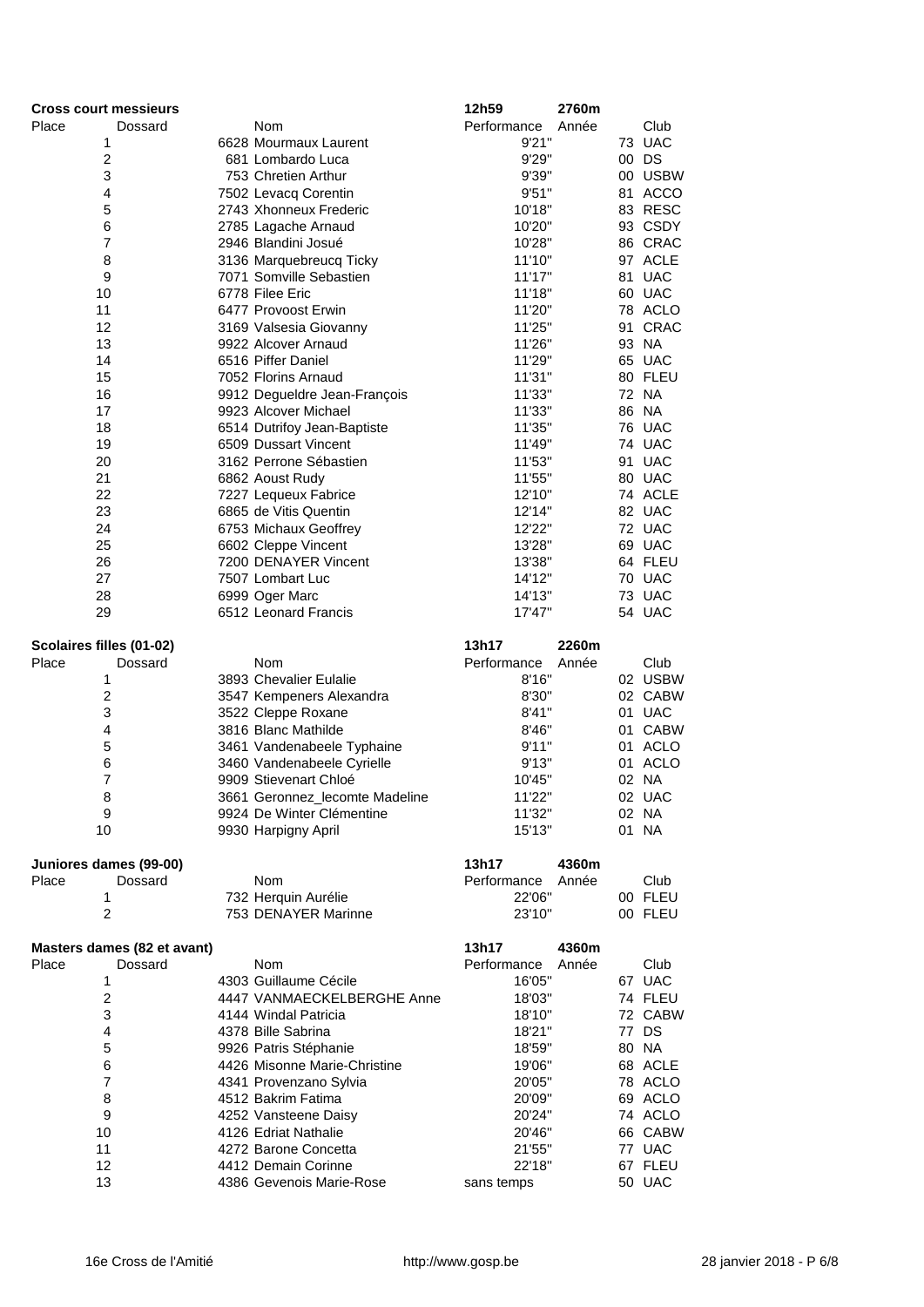| Seniores dames (83-98) |                                      |                               | 13h17            | 4360m |                    |
|------------------------|--------------------------------------|-------------------------------|------------------|-------|--------------------|
| Place                  | Dossard                              | Nom                           | Performance      | Année | Club               |
| 1                      |                                      | 2114 Van den Abeele Elodie    | 15'51"           |       | 96 ACLO            |
| $\mathbf 2$            |                                      | 2341 GUISSET CHARLOTTE        | 17'43"           |       | 84 FLEU            |
| 3                      |                                      | 2139 Nihoul Marie             | 17'50"           |       | 92 CRAC            |
| 4                      |                                      | 2411 Parein Estelle           | 18'15"           |       | 92 ACLO            |
| 5                      |                                      | 2137 Chaussier Océane         | 18'35"           |       | 95 CRAC            |
| 6                      |                                      | 2349 Lembourg Isabelle        | 19'07"           |       | 89 UAC             |
| 7                      |                                      | 9920 Fontaine Justine         | 19'18"           |       | 89 NA              |
|                        |                                      |                               |                  |       |                    |
|                        | Juniors messieurs (99-00)            |                               | 13h47            | 6460m |                    |
| Place                  | Dossard                              | Nom                           | Performance      | Année | Club               |
| 1                      |                                      | 798 Russo Filippe             | 22'46"           |       | 00 UAC             |
| $\boldsymbol{2}$       |                                      | 952 Braune Thomas             | 24'20"           |       | 00 ACTE            |
| 3                      |                                      | 719 Langlet Antoine           | 27'34"           |       | 00 ACLO            |
|                        | Masters messieurs (82 et avant)      |                               | 13h47            | 6460m |                    |
| Place                  | Dossard                              | <b>Nom</b>                    | Performance      | Année | Club               |
| 1                      |                                      | 6860 Van den Abeele Sebastian | 21'17"           |       | 70 ACLO            |
| $\boldsymbol{2}$       |                                      | 6870 Lacroix Miguel           | 21'25"           |       | 72 ACLO            |
| 3                      |                                      | 6847 D'Onofrio Davide         | 21'59"           |       | 77 ACLO            |
| 4                      |                                      | 9933 De Vooght Yves           | 22'11"           |       | 81 NA              |
| 5                      |                                      | 9928 Pinget Clement           | 23'15"           |       | 81 NA              |
| 6                      |                                      | 7069 Riguelle Francois        | 23'17"           |       | 81 FLEU            |
| $\overline{7}$         |                                      | 7083 Madonia Bruno            | 23'22"           |       | 75 ACLO            |
| 8                      |                                      | 6745 Casaert Bertrand         | 23'41"           |       | 77 CRAC            |
| $\boldsymbol{9}$       |                                      | 9926 Cogniaux Thierry         | 23'50"           |       | 69 NA              |
| 10                     |                                      | 7231 Riso Francisco           | 23'53"           |       | 80 CABW            |
| 11                     |                                      | 6749 Rivez Pierre             | 23'57"           |       | 57 ACTE            |
| 12                     |                                      | 6563 Vanden Bruel Thiebault   | 24'38"           |       | 76 CRAC            |
| 13                     |                                      | 6625 Berger Thierry           | 24'47"           |       | 68 UAC             |
| 14                     |                                      | 6778 Filee Eric               | 25'43"           |       | 60 UAC             |
| 15                     |                                      | 7226 Querton Michael          | 25'51"           |       | 77 ACLE            |
| 16                     |                                      | 9918 Godfroid Eric            | 26'10"           |       | 72 NA              |
| 17                     |                                      | 6909 Delmay Daniel            | 26'13"           |       | 67 CRAC            |
| 18                     |                                      | 9927 Herquin Claudy           | 26'19"           |       | 69 NA              |
| 19                     |                                      | 6726 Horlait Jean-Luc         | 26'23"           |       | 61 CABW            |
| 20                     |                                      | 6977 Declercq Francois        | 26'34"           |       | 71 CRAC            |
| 21                     |                                      | 7271 depris johnny            | 26'40"           |       | 82 CRAC            |
| 22                     |                                      | 6608 Rossi Thomas             | 27'02"           |       | 70 UAC             |
| 23                     |                                      | 6471 Magis Bernard            | 27'23"           |       | 50 ACCO            |
| 24                     |                                      | 6755 Mailier Christian        | 27'27"           |       | 56 CRAC            |
| 25                     |                                      | 6861 Houdart Pierre           | 27'35"           |       | 78 ACLO            |
| 26                     |                                      | 9925 Couplet François         | 28'05"           |       | 75 NA              |
| 27                     |                                      | 6746 Laloy Philippe           | 29'28"           |       | 80 ACTE            |
| 28                     |                                      | 9935 Bauduin Vincent          | 29'54"           |       | 67 NA              |
| 29                     |                                      | 6562 Sablon Dominique         | 30'04"           |       | 70 CRAC            |
| 30                     |                                      | 7107 Gregoire Vincent         | 30'25"           |       | 69 CRAC            |
| 31                     |                                      | 7039 Bruno Luigi              | 37'30"           |       | 59 CRAC            |
| 32                     |                                      | 7537 Nkuba Innocent           |                  |       | 80 CRAC            |
|                        |                                      |                               | 13h47            | 8560m |                    |
| Place                  | Seniors messieurs (83-98)<br>Dossard | Nom                           | Performance      | Année | Club               |
| 1                      |                                      | 2696 Marinx Bastien           | 27'13"           |       | 96 SMAC            |
| $\boldsymbol{2}$       |                                      | 3088 Kortleven Xavier         |                  |       |                    |
| 3                      |                                      | 2949 Wallon Steve             | 27'57"<br>28'10" |       | 98 RESC<br>84 CRAC |
| 4                      |                                      | 9932 Buelens Mathieu          | 29'20"           |       | 82 NA              |
| 5                      |                                      | 2922 Soudant Nicolas          | 29'59"           |       | 92 OSGA            |
| 6                      |                                      | 2791 Gybels Sebastien         | 30'13"           |       | 90 CABW            |
| 7                      |                                      | 2828 Versmissen Fabian        | 30'20"           |       | 84 USBW            |
| 8                      |                                      | 2717 Jonckheer Frédéric       | 31'11"           |       | 92 CRAC            |
| 9                      |                                      | 3005 Colonval Nicolas         | 32'24"           |       | 86 FLEU            |
| 10                     |                                      | 3236 Rob Vincent              | 32'45"           |       | 84 FLEU            |
| 11                     |                                      | 9934 Werhert Brandon          | 35'07"           |       | 94 NA              |
|                        |                                      |                               |                  |       |                    |